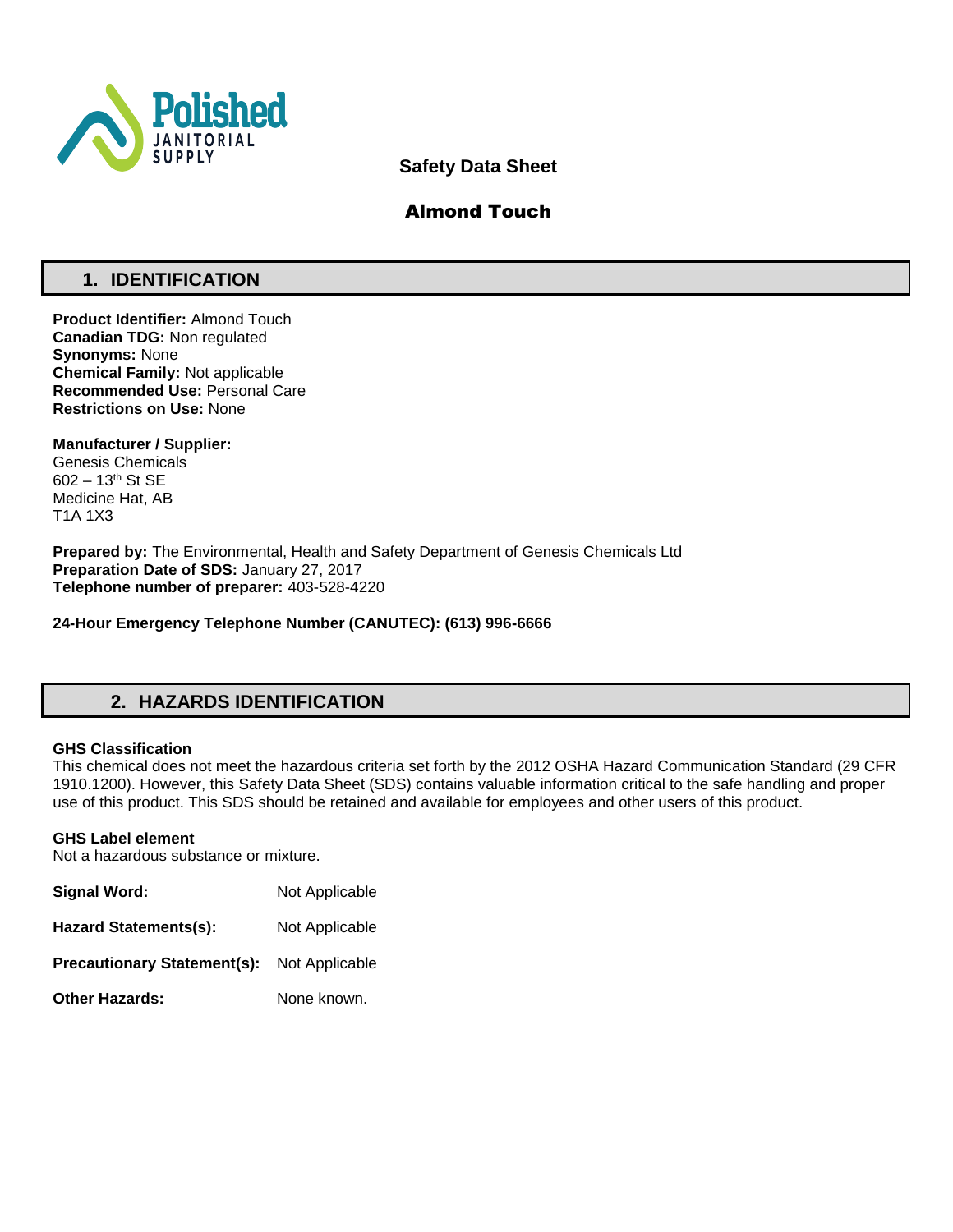# **3. COMPOSITION/INFORMATION ON INGREDIENTS**

| CAS No.    | <b>Concentration %</b> |
|------------|------------------------|
| 9004-82-4  | <30                    |
| 68603-42-9 | $30$                   |
| 68439-57-6 | $30$                   |
| 61789-40-0 | $30$                   |
| 7647-14-5  | <10                    |
|            |                        |

## **Notes**

\*\*If Chemical Name/CAS No is "proprietary" and/or Weight-% is listed as a range, the specific chemical identity and/or percentage of composition has been withheld as a trade secret.\*\*

## **4. FIRST AID MEASURES**

## **First-aid Measures**

#### **Inhalation**

Remove victim to fresh air and keep at rest in a position comfortable for breathing. If effects occur consult a physician.

#### **Skin Contact**

Flush with copious amounts of water as a precaution. If skin irritation or a rash occurs, get medical advice/attention.

#### **Eye Contact**

Immediately rinse the contaminated eye(s) with lukewarm, gently flowing water for 15-20 minutes, while holding the eyelid(s) open. Take care not to rinse contaminated water into the unaffected eye or onto the face. Remove contact lenses, if present and easy to do. If eye irritation persists, get medical advice/attention.

## **Ingestion**

Wash out mouth with water. Remove dentures if any. Do not induce vomiting unless directed to do so by medical personnel. If vomiting occurs, the head should be kept low so that vomit does not enter the lungs. Get medical attention if adverse health effects persist or are severe.

## **Most Important Symptoms and Effects, Acute and Delayed**

Non known.

## **Immediate Medical Attention and Special Treatment**

#### **Special Instructions**

Treat symptomatically and supportively.

## **5. FIRE-FIGHTING MEASURES**

## **Extinguishing Media**

**Suitable Extinguishing Media** Water spray, carbon dioxide, dry chemical powder or appropriate foam. **Unsuitable Extinguishing Media**  Non known.

## **Specific Hazards Arising from the Chemical**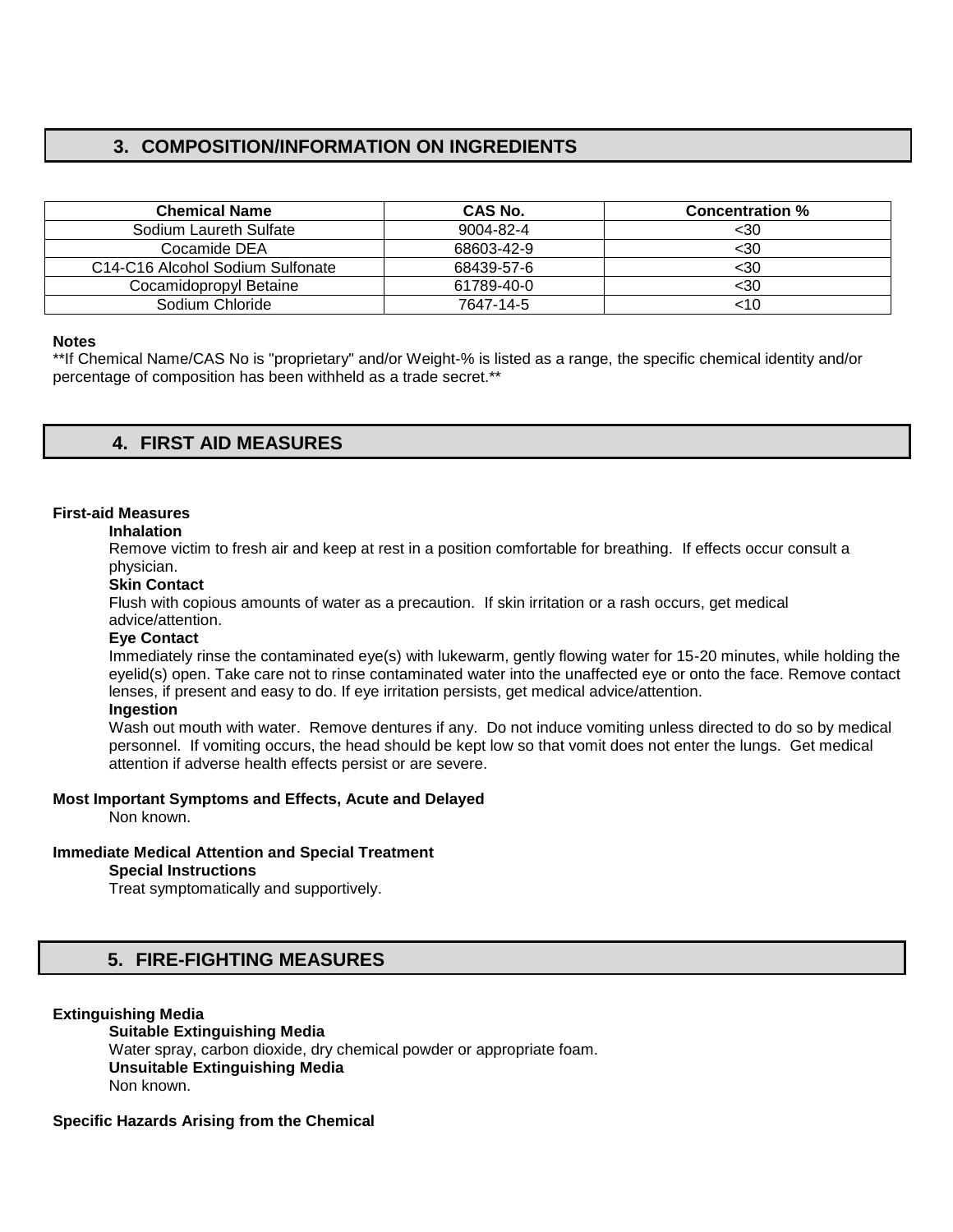Exposure to combustion products may be a hazard to health.

## **Special Protective Equipment and Precautions for Fire-fighters**

Evacuate area. Approach fire from upwind to avoid hazardous vapours or gases.

Before entry, especially into confined areas, use an appropriate monitor to check for: toxic gases or vapours, flammable or explosive atmosphere.

Fire-fighters may enter the area if positive pressure SCBA and full Bunker Gear is worn. If there is potential for skin contact with concentrated cleaner: chemical protective clothing (e.g. chemical splash suit) and positive pressure SCBA may be necessary. See Skin Protection in Section 8 (Exposure Controls/Personal Protection) for advice on suitable chemical protective materials.

# **6. ACCIDENTAL RELEASE MEASURES**

## **Personal Precautions, Protective Equipment, and Emergency Procedures**

Follow safe handling advice and personal protective equipment recommendations.

## **Environmental Precautions**

Discharge into the environment must be avoided. Prevent further leakage or spillage if safe to do so. Prevent spreading over a wide area (e.g. by containment or oil barriers). Retain and dispose of contaminated wash water. Local authorities should be advised if significant spillages cannot be contained.

## **Methods and Materials for Containment and Cleaning Up**

Soak up with inert absorbent material. For large spills, provide diking or other appropriate containment to keep material from spreading. If diked material can be pumped, store recovered material in appropriate container. Clean up remaining materials from spill with suitable absorbent. Local or national regulations may apply to releases and disposal of this material, as well as those materials and items employed in the cleanup of releases. You will need to determine which regulations are applicable. Sections 13 and 15 of this SDS provide information regarding certain local or national requirements.

## **Other Information**

Report spills to local health, safety and environmental authorities, as required.

## **7. HANDLING AND STORAGE**

## **Precautions for Safe Handling**

When handling diluted product: no special handling precautions are necessary. Use only with adequate ventilation. Handle in accordance with good industrial hygiene and safety practice. Take care to prevent spills, waste and minimize release to the environment.

## **Conditions for Safe Storage**

Keep in properly labeled containers. Store in accordance with the particular national regulations. Store separate from incompatible materials (see Section 10: Stability and Reactivity).

## **8. EXPOSURE CONTROLS/PERSONAL PROTECTION**

## **Control Parameters**

| Ingredients            | <b>ACGIH® TLV®</b> | <b>OSHA PEL</b> | IDLH          |
|------------------------|--------------------|-----------------|---------------|
| Sodium Laureth Sulfate | Not available      | Not available   | Not available |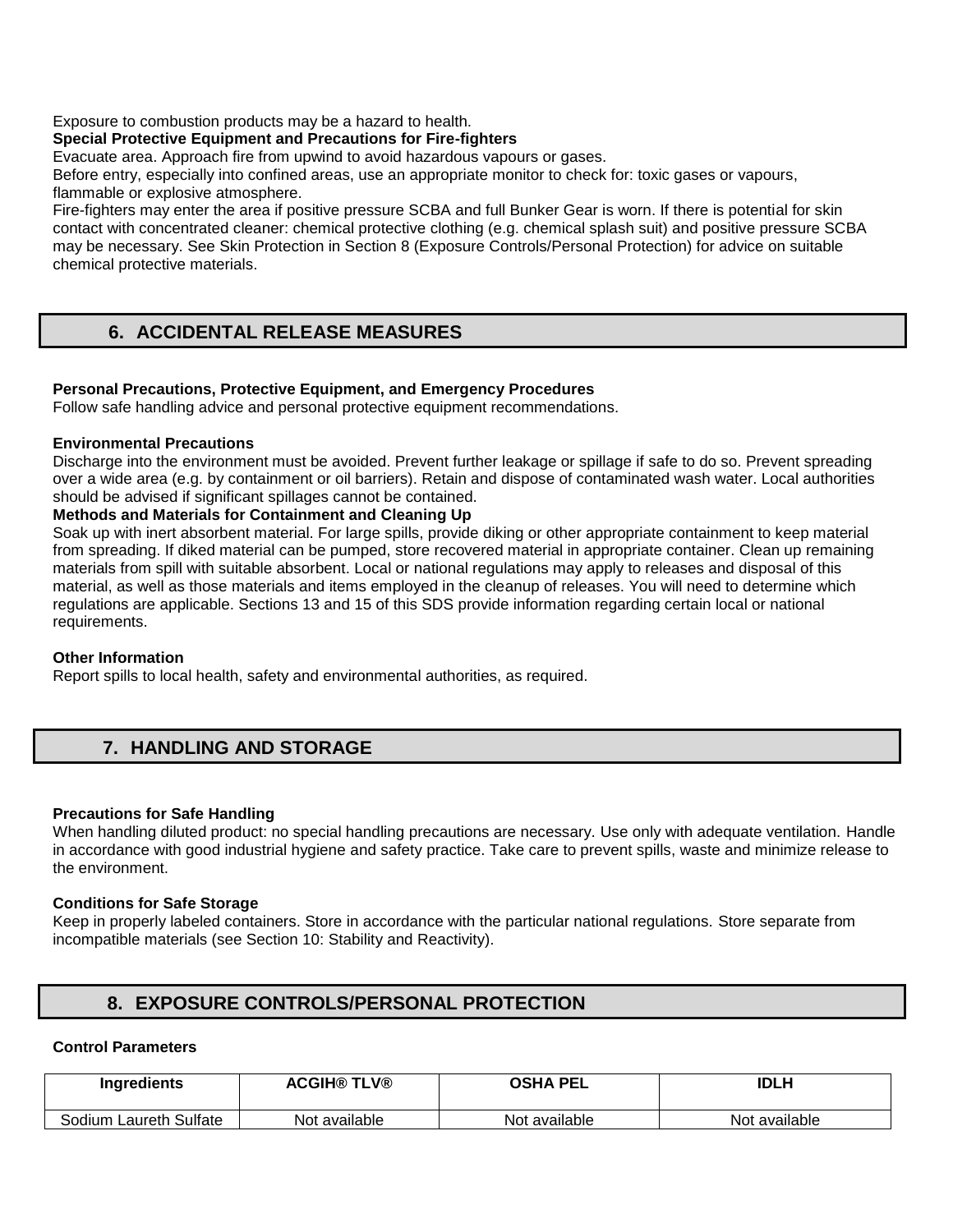| Cocamide DEA                                                 | Not available | Not available | Not available |
|--------------------------------------------------------------|---------------|---------------|---------------|
| C <sub>14</sub> -C <sub>16</sub> Alcohol Sodium<br>Sulfonate | Not available | Not available | Not available |
| Cocamidopropyl Betaine                                       | Not available | Not available | Not available |
| Sodium Chloride                                              | Not available | Not available | Not available |

Consult local authorities for provincial or state exposure limits.

## **Appropriate Engineering Controls**

General ventilation is usually adequate. Provide eyewash and safety shower if contact or splash hazard exists. When handling large quantities of concentrated product: use a local exhaust ventilation and enclosure, if necessary, to control amount in the air.

## **Individual Protection Measures**

**Eye/Face Protection**  Do not get in eyes. Wear chemical safety goggles. **Skin Protection**  Skin should be washed after contact. **Other Personal Protection Data:** Ensure that eyewash stations and safety showers are proximal to the workstation location. When using do not eat, drink or smoke. Wash contaminated clothing before re-use.

# **9. CHEMICAL AND PHYSICAL PROPERTIES**

| <b>Basic Physical and Chemical Properties</b> |                                 |
|-----------------------------------------------|---------------------------------|
| Appearance                                    | Pink liquid                     |
| Odour                                         | Floral                          |
| <b>Odour Threshold</b>                        | Not available                   |
| рH                                            | $4.8 - 7.3$                     |
| <b>Melting Point/Freezing Point</b>           | $0^{\circ}$ C / 32 $^{\circ}$ F |
| <b>Initial Boiling Point/Range</b>            | 97.0°C / 206.6°F                |
| <b>Flash Point</b>                            | Not available                   |
| <b>Evaporation Rate</b>                       | 2.1 (butyl acetate $= 1$ )      |
| <b>Flammability (solid, gas)</b>              | Not applicable (liquid).        |
| <b>Upper/Lower Flammability or</b>            | Not available                   |
| <b>Explosive Limit</b>                        |                                 |
| <b>Vapour Pressure</b>                        | Not available                   |
| Vapour Density (air = 1)                      | Not available                   |
| <b>Relative Density (water = 1)</b>           | 1.01 – 1.03 kg/L at 20 °C       |
| <b>Solubility</b>                             | Soluble in water                |
| <b>Auto-ignition Temperature</b>              | Not available                   |
| <b>Decomposition Temperature</b>              | Not available                   |
| <b>Viscosity</b>                              | Not available                   |
| <b>Other Information</b>                      |                                 |
| <b>Physical State:</b>                        | Liquid                          |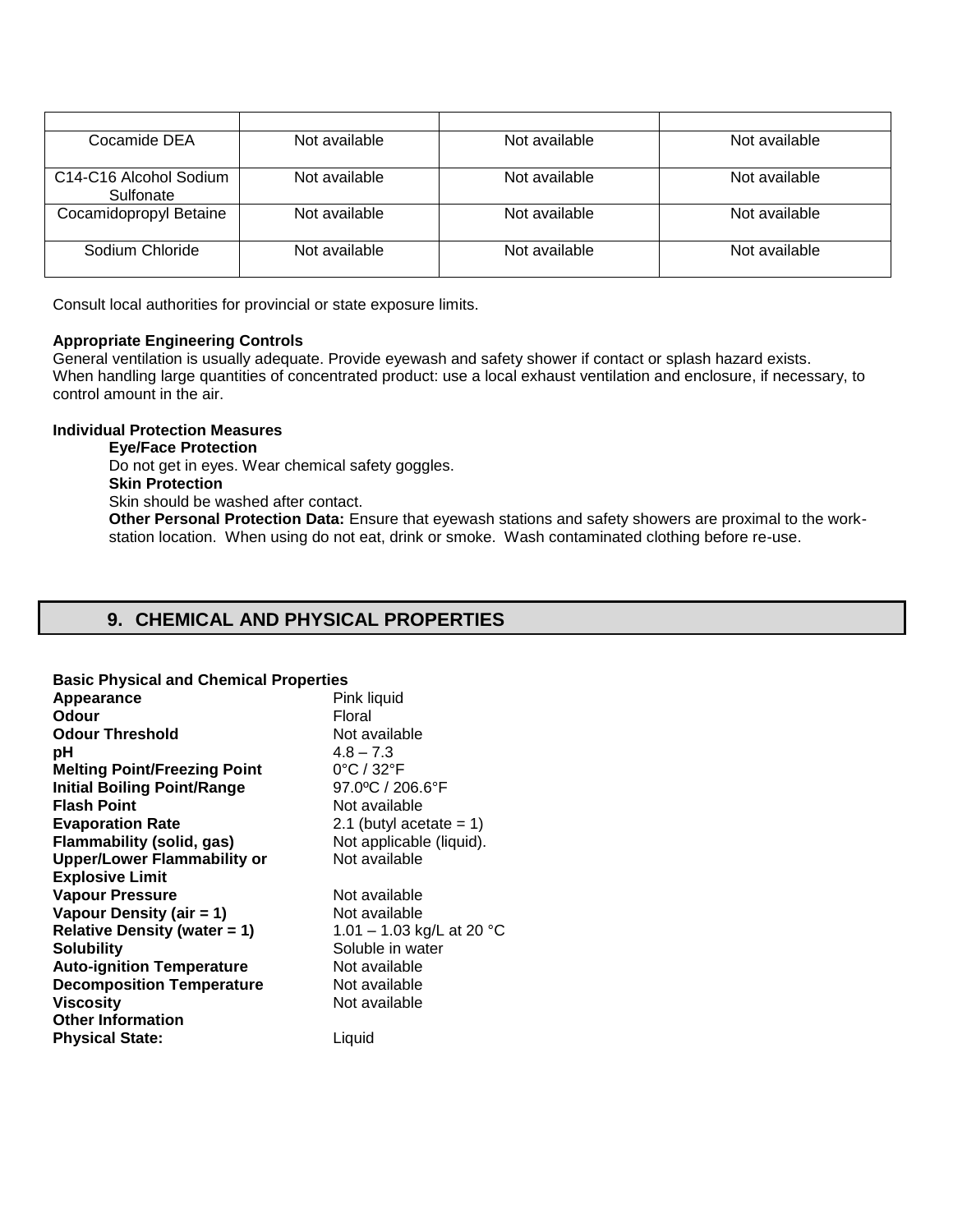## **10. STABILITY AND REACTIVITY**

#### **Reactivity**

Not reactive. Not sensitive to mechanical impact.

#### **Chemical Stability**

Normally stable.

## **Possibility of Hazardous Reactions**

None expected under normal conditions of storage and use.

#### **Conditions to Avoid**  None known.

#### **Incompatible Materials**  Oxidizing agents (e.g. peroxides)

## **Hazardous Decomposition Products**

No hazardous decomposition products are known.

# **11. TOXICOLOGICAL INFORMATION**

Likely Routes of Exposure **Inhalation; skin contact**; eye contact; ingestion.

| Ingredients                      | LD50s and LC50s Route & Species |
|----------------------------------|---------------------------------|
| Sodium Laureth Sulfate           | Not Available                   |
| Cocamide DEA                     | Not Available                   |
| C14-C16 Alcohol Sodium Sulfonate | Not Available                   |
| Cocamidopropyl Betaine           | Not Available                   |
| Sodium Chloride                  | Not Available                   |

## **Potential Health Effects**

| Eyes:                                 | Cause of irritation.                                        |
|---------------------------------------|-------------------------------------------------------------|
| Skin:                                 | Health injuries are not known or expected under normal use. |
| Ingestion:                            | Health injuries are not known or expected under normal use. |
| Inhalation:                           | Health injuries are not known or expected under normal use. |
| <b>Chronic Exposure:</b>              | Health injuries are not known or expected under normal use. |
| <b>Experience with Human Exposure</b> |                                                             |
| Eye contact:                          | Redness, irritation.                                        |
| Skin contact:                         | No symptoms known or expected.                              |
| Ingestion:                            | No symptoms known or expected.                              |
| Inhalation:                           | No symptoms known or expected.                              |
| <b>Toxicity</b>                       |                                                             |
| Acute oral toxicity:                  | Acute toxicity estimate $(ATE)$ : > 5,000 mg/kg             |
| Acute inhalation toxicity:            | No data available                                           |
| Acute dermal toxicity:                | Acute toxicity estimate $(ATE)$ : > 5,000 mg/kg             |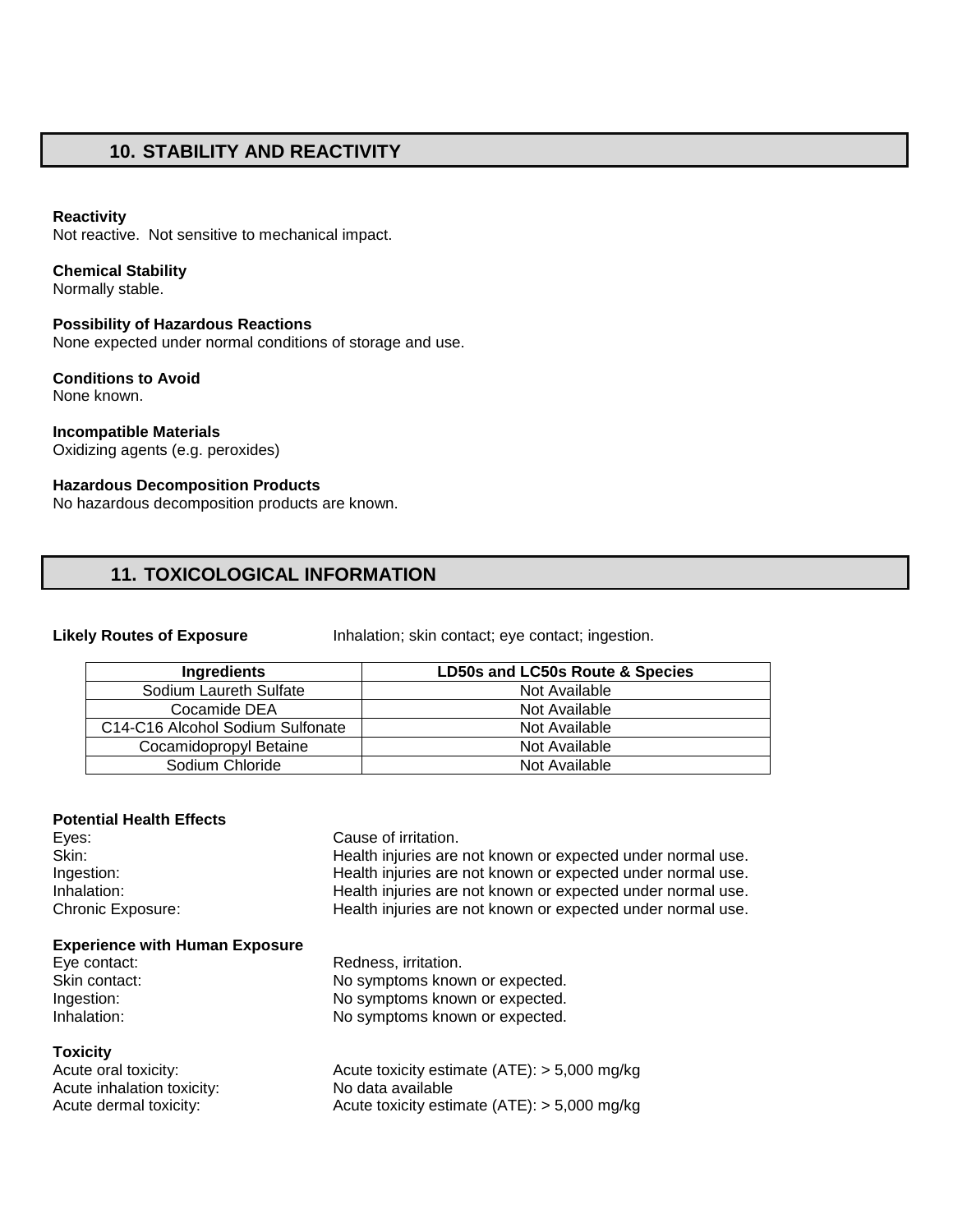#### **STOT (Specific Target Organ Toxicity) - Single Exposure Inhalation**  Not classified.

## **Aspiration Hazard**

Not an aspiration hazard.

## **STOT (Specific Target Organ Toxicity) - Repeated Exposure**

Not classified.

## **Skin Corrosion/Irritation**

Prolonged skin contact may cause temporary irritation.

## **Serious Eye Damage/Eye Irritation**

Mild eye irritation

## **Respiratory or Skin Sensitization**

This product is not expected to cause respiratory or skin sensitization.

## **Carcinogenicity**

This product is not considered to be a carcinogen by IARC, ACGIH, NTP, or OSHA**.** 

## **Reproductive Toxicity**

This product is not expected to cause reproductive or developmental effects.

## **Germ Cell Mutagenicity**

No data available to indicate product or any components present at greater than 0.1% are mutagenic or genotoxic.

## **Interactive Effects**

No information was located.

## **Additional Information**

No information was located.

## **12. ECOLOGICAL INFORMATION**

This section is not required by WHMIS. This section is not required by OSHA.

## **13. DISPOSAL CONSIDERATIONS**

## **Disposal Methods**

Recommended disposal methods are for the product, as sold. (Used material may contain other hazardous contaminants). The required hazard evaluation of the waste and compliance with the applicable hazardous waste laws are the responsibility of the user.

Disposal methods: Diluted product can be flushed to sanitary sewer.

Disposal considerations: Dispose of in accordance with local, state, and federal regulations.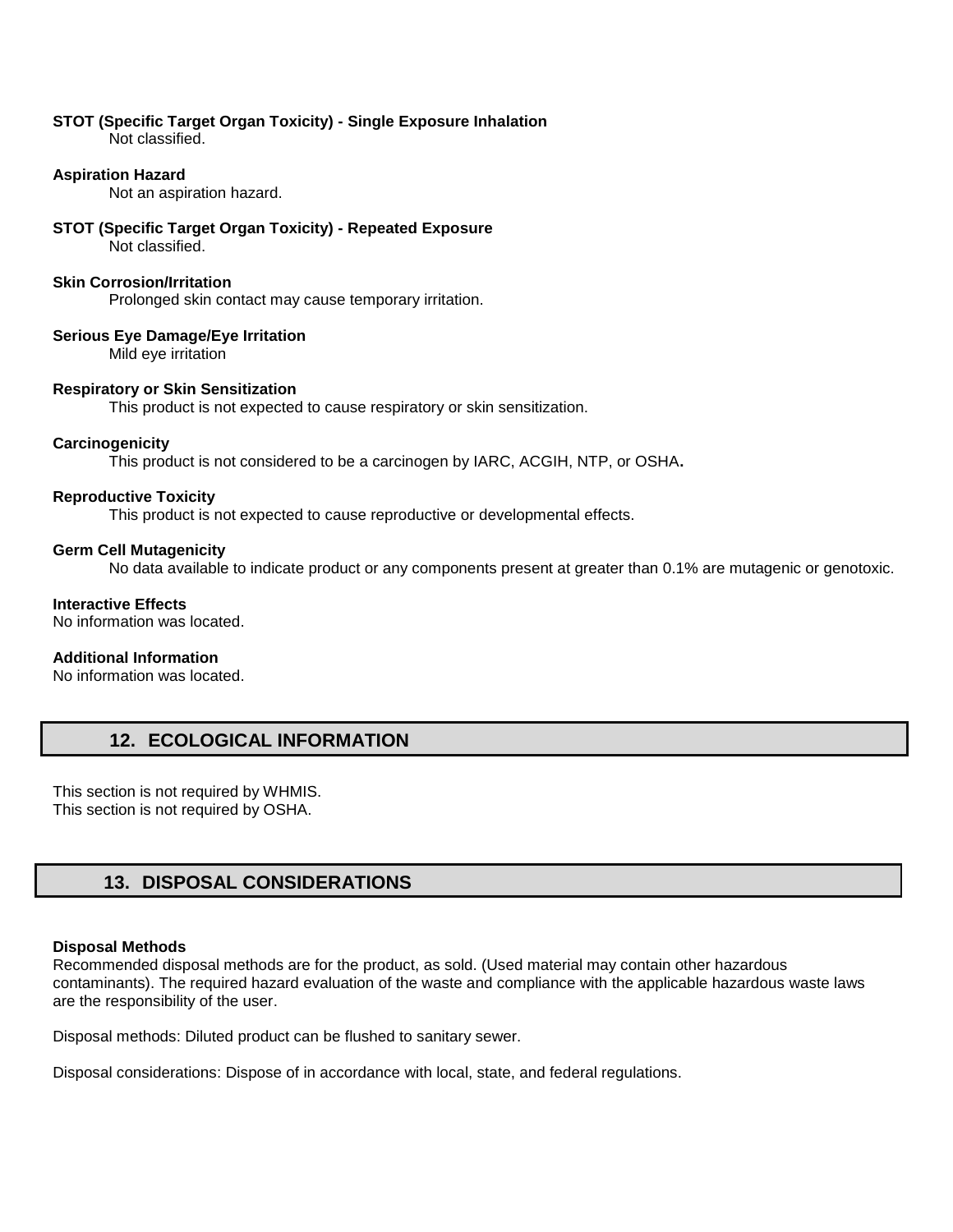## **14. TRANSPORT INFORMATION**

**DOT (U.S.): DOT Shipping Name:** Not Regulated. **DOT Hazardous Class** Not Applicable. **DOT UN Number:** Not Applicable. **DOT Packing Group:** Not Applicable. **DOT Reportable Quantity (lbs):** Not Available. **Marine Pollutant:** No.

**TDG (Canada): TDG Shipping Name:** Not Regulated. **Hazard Class:** Not Applicable. **UN Number:** Not Applicable. **Packing Group:** Not Applicable. **Marine Pollutant:** No.

**Special Precautions for User** Not applicable

**Transport in Bulk According to Annex II of MARPOL 73/78 and the IBC Code**  Not applicable

## **15. REGULATORY INFORMATION**

**U.S. TSCA Inventory Status:** All components of this product are either on the Toxic Substances Control Act (TSCA) Inventory List or exempt.

**Canadian DSL Inventory Status:** All components of this product are either on the Domestic Substances List (DSL), the Non-Domestic Substances List (NDSL) or exempt.

**California Proposition 65:** Not Listed. **MA Right to Know List:** Listed. **New Jersey Right-to-Know List:** Listed. **Pennsylvania Right to Know List:** Listed.

**WHMIS Hazardous Class:** NON-CONTROLLED

## **16. OTHER INFORMATION**

**Additional Information:** This product has been classified in accordance with the Globally Harmonized System of Classification and Labeling of Chemicals (GHS) and the SDS contains all the information required by the Hazardous Products Regulations (HPR).